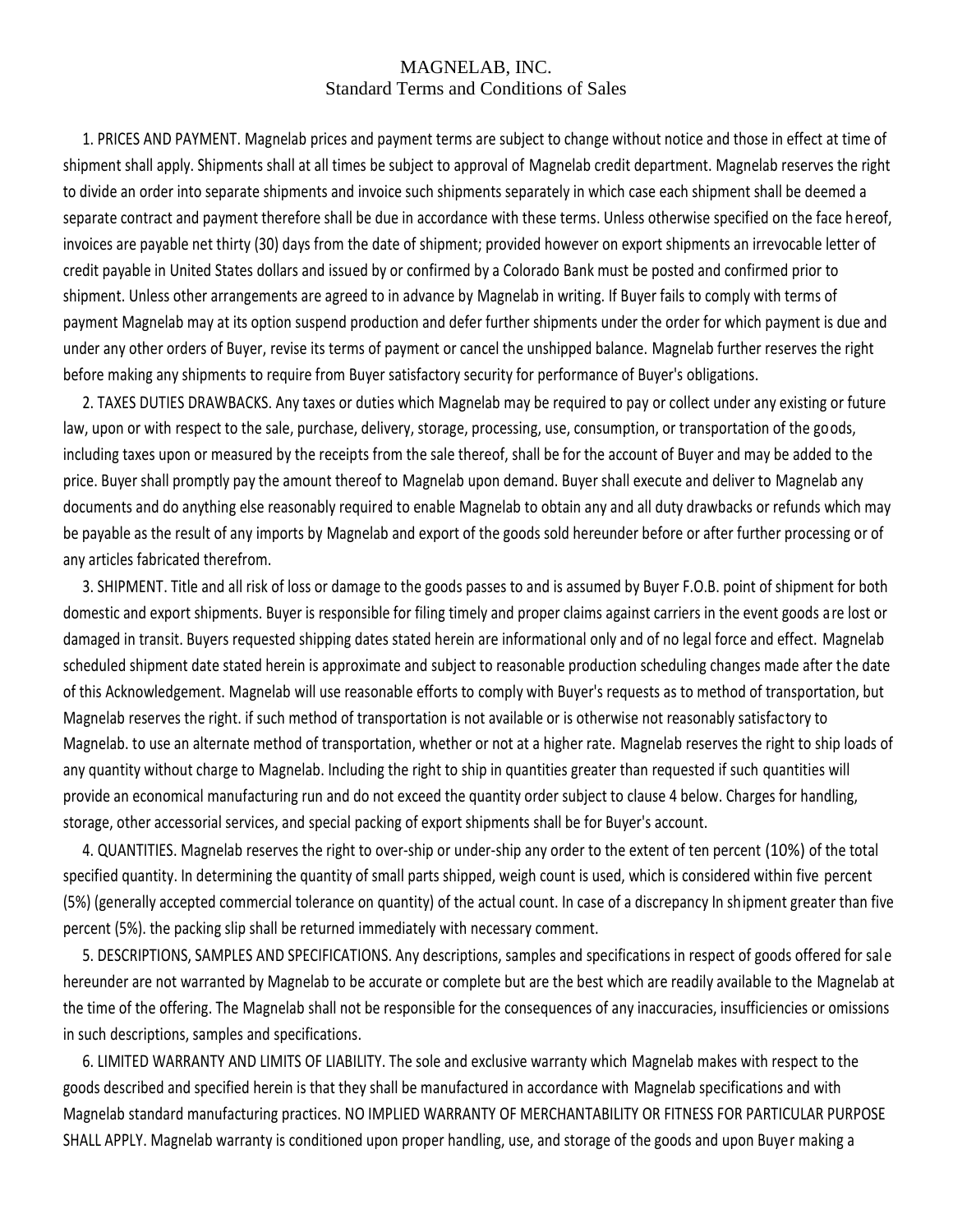## MAGNELAB, INC.

#### Standard Terms and Conditions of Sales

written claim for breach at warranty within the time limits prescribed in clause 7 below. Magnelab warrants title to the goods but does not warrant against infringement of any kind.

Buyer's exclusive remedy for claims arising from defective or nonconforming goods shall be limited to replacement thereof or refund of a portion of the purchase price therefor, at Magnelab option. Magnelab SHALL NOT BE LIABLE FOR ANY LOSSES, DAMAGES OR EXPENSES, WHETHER DIRECT, INCIDENTAL OR CONSEQUENTIAL, CAUSED BY OR RESULTING FROM THE USE OF DEFECTIVE OR NONCONFORMING GOODS OR FROM DELAY IN DELIVERING GOODS OR FOR ANY OTHER INCIDENTAL OR CONSEQUENTIAL DAMAGES. Magnelab's TOTAL LIABILITY WHETHER ARISING FROM OR BASED UPON BREACH OF WARRANTY, BREACH OF CONTRACT, TORT, INCLUDING Magnelab's NEGLIGENCE, STRICT LIABILITY, INDEMNITY OR ANY OTHER CAUSE OR BASIS WHATSOEVER, IS EXPRESSLY LIMITED TO THE PURCHASE PRICE OF THE GOODS INVOLVED.

7. CLAIMS. Claims for errors, shortages, defective goods and any other claims of Buyer relating to the goods, MUST BE MADE IN WRITING WITHIN THIRTY (30) DAYS AFTER RECEIPT OF THE GOODS and must refer to the date and number of the invoice. Magnelab must have a reasonable opportunity to investigate all claims. No allegedly defective goods maybe returned to Magnelab without Magnelab prior written consent and return of such goods must be made within fifteen (15) days of such written consent.

8. REPRESENTATIONS. The employees or representatives of the Magnelab are not authorized to make any statement or representation as to the quality, character, size, condition, quantity, etc. of the goods offered for sale Inconsistent with these Terms and Conditions of Sale. Any such statements made will not be binding on the Magnelab or be grounds for any subsequent claim.

9. TOOLS. Tools, dies, fixtures or machine setups expressly paid for by Buyer will be used for the production of goods for Buyer, and shall not be withdrawn without Magnelab's written consent. Items identified as partial tooling shall remain the property of Magnelab. Magnelab reserves the right to scrap any tool after two years during which time no order has been received from Buyer requiring the use of that tool. It shall be Buyer's responsibility to furnish new or rebuilt tooling to replace worn out or obsolete tooling previously paid for by Buyer or additional tooling as may be required to meet Buyer delivery requirements If tooling previously paid for by Buyer is inadequate. Alterations to tooling necessitated by a change in Buyer specifications shall be at Buyer's expense.

10. PATENT, TRADEMARK, AND/OR COPYRIGHT INDEMNITY. Buyer will, at its expense indemnify, defend and hold Magnelab and its affiliated corporations, successors and assigns free and harmless in respect to any claim, action or suit, or for any claim or action arising from any claim or suit, for infringement of any United States or foreign patent, trademark or copyright by the manufacture, use or sale of the goods or materials supplied by Magnelab pursuant to Buyers order and made in accordance with the design and specifications furnished to Magnelab, or for actively inducing infringement or for contributory infringement arising out of the performance of any act by the Buyer: provided, however, that Magnelab, may be represented In any such action or suit by attorneys of its own selection at its expense. Magnelab shall promptly notify the Buyer in writing of any such claim or the bringing of such action or suit and an opportunity shall be given to the Buyer to settle or defend the same in accordance with the indemnity obligations herein.

11. FORCE MAJEURE. Magnelab will not be responsible for delays or deficiencies in production or shipment, or defective goods caused in whole or in part by: acts of God, wars, riots, fires, explosions, breakdowns or accidents; strikes, lockouts or other labor difficulties; lack or shortages of labor, materials, utilities. energy sources or transportation facilities; delays of carriers, compliance with governmental rules, regulations, priorities, allocations or other governmental requirements; any other like causes; or any other unlike causes beyond Magnelab control. The foregoing shall be in addition to and not in limitation of any excuses for nonperformance available to Magnelab under the Uniform Commercial Code or any other applicable law. In the event Magnelab is excused from performance under and of the foregoing provisions or applicable law. Magnelab shall have the further right, notwithstanding any provision of the contract to the contrary, at its option. To either allocate its available goods between itself and